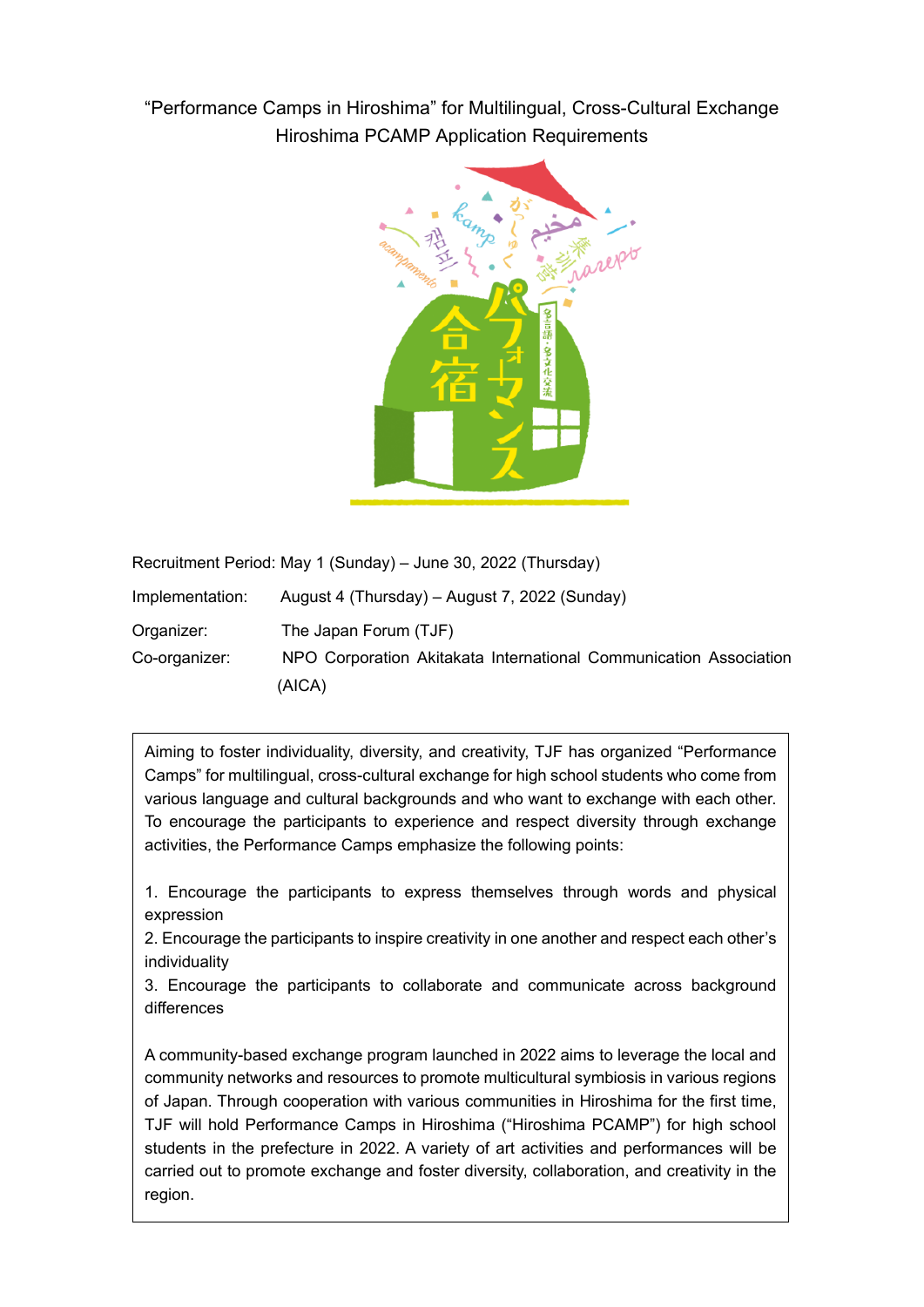# "Performance Camps in Hiroshima" for Multilingual, Cross-Cultural Exchange Hiroshima PCAMP Program

| <b>August 4 (Thursday)</b> |                                                                                    | The First Day                                                |  |
|----------------------------|------------------------------------------------------------------------------------|--------------------------------------------------------------|--|
|                            |                                                                                    | 12:30 Meet at Yoshidaguchi Station on the JR West Geibi Line |  |
|                            | *Please go there after lunch.                                                      |                                                              |  |
|                            | *A bus has been arranged for transportation between the station and the venue.     |                                                              |  |
|                            | Afternoon                                                                          | Icebreaker                                                   |  |
|                            | After dinner                                                                       | Recreational activities                                      |  |
|                            | <b>August 5 (Friday)</b>                                                           | <b>The Second Day</b>                                        |  |
|                            | All day                                                                            | Exchange & creative activities                               |  |
|                            | After dinner                                                                       | Recreational activities or self-directed practice            |  |
| <b>August 6 (Saturday)</b> |                                                                                    | The Third Day                                                |  |
|                            | Morning                                                                            | <b>Creative activities</b>                                   |  |
|                            | Afternoon                                                                          | Rehearsal for the presentation                               |  |
|                            | After dinner                                                                       | Self-directed practice                                       |  |
|                            | <b>August 7 (Sunday)</b>                                                           | The Fourth Day (Last Day)                                    |  |
|                            | Morning                                                                            | Presentation                                                 |  |
|                            | *Family members of the participants, teachers and locals will be invited to attend |                                                              |  |
|                            | the presentation.                                                                  |                                                              |  |
|                            | Program review and celebration luncheon                                            |                                                              |  |
|                            | 14:00 Departure from Yoshidaguchi Station                                          |                                                              |  |
|                            | *A bus has been arranged for transportation between the venue and the station.     |                                                              |  |
|                            | *The Program may be adjusted to suit new circumstances.                            |                                                              |  |



## **Contact**:

The Japan Forum (TJF) Otowa YK Bldg. 3F, 1-17-14 Otowa, Bunkyo-ku, Tokyo 112-0013, Japan Person in charge: Nagae (Tel: 080-4373-6320), Chiba (Tel: 080-4373-6308) E-mail [pcamp@tjf.or.jp](mailto:pcamp@tjf.or.jp)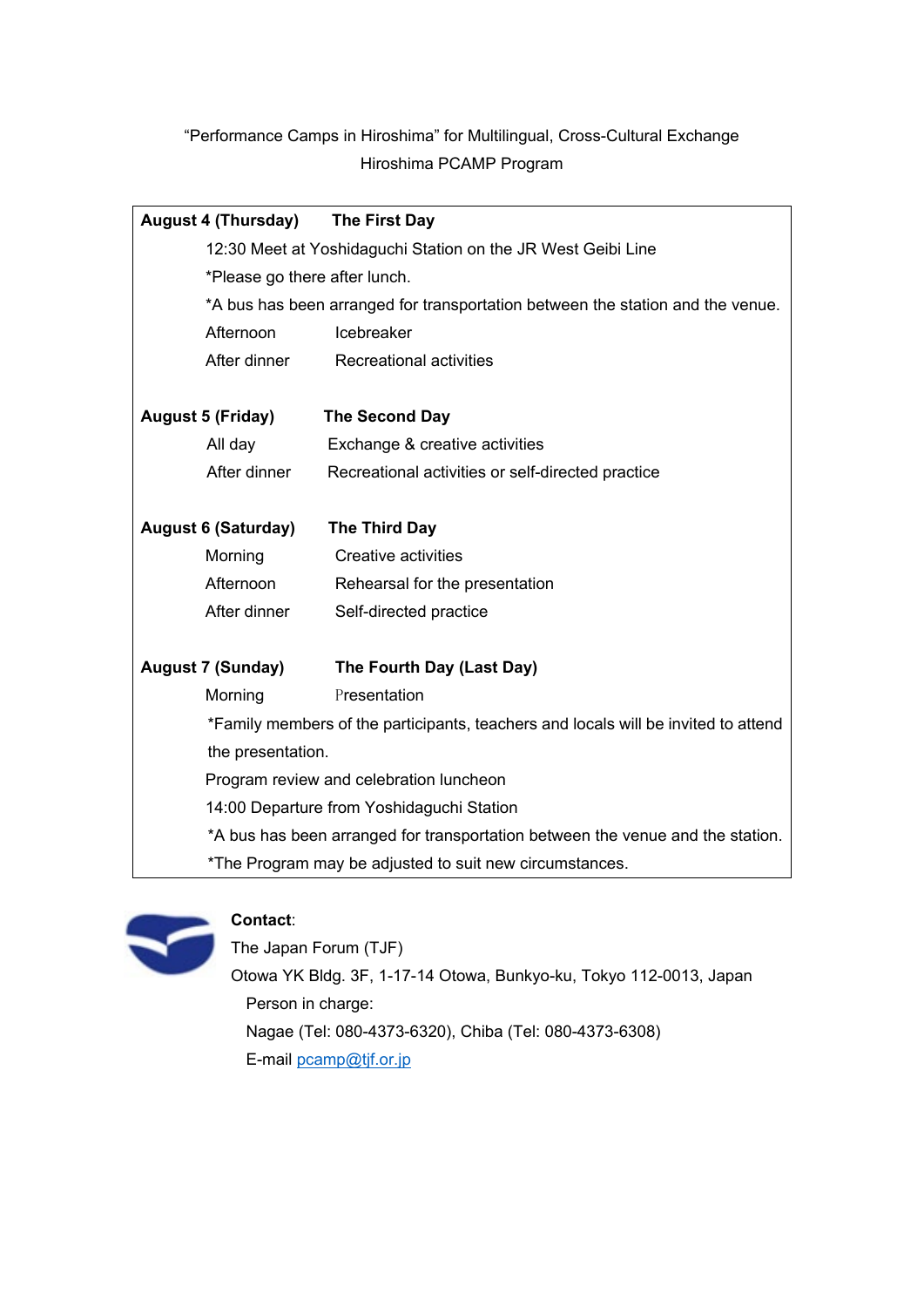#### **Implementation Outline**

**1. Organizer:** The Japan Forum (TJF)

**2. Co-organizer:** Akitakata International Communication Association (AICA)

**3. Supporters:** Akitakata City, Akitakata City Board of Education, Hiroshima Prefecture Board of Education

**4. Cooperators:** Kodomono Hiroba Yaccharu (Higashi Hiroshima City), Higashihiroshima Foundation for Affairs of Culture and Education, Himawari21 (Kure City), BUILD (Fukuyama City), World Kids Network (Kure City)

**5. Date:** August 4 (Thursday) – August 7 (Sunday), 2022

**6. Place:** Akitakata Tabunka Kyousei Center Kirari (Akitakata City, Hiroshima Prefecture)

## **7. Activities (Plan)**

TJF encourages participants to respect one another's language, culture, experience and personality and to express themselves freely and positively. For this purpose, artists will act as facilitators of the following activities and the operation team will keep them company throughout the process.

- As an icebreaker, the Theater Game will help the participants become familiar with one another, smoothen communication, and foster friendship.
- The participants will share their personal experiences and feelings and learn about stage plays and dancing.
- The participants will be able to communicate, exchange viewpoints, and collaborate with one another in pairs, groups, and teams to create and present works of art.

### **8. Facilitators**

Toshihiko Kashiwagi (performer, stage actor)

Maki Tabata (choreographer, dancer)

Asuka Morinaga (stage actress, teaching artist)

\*College students are expected to join as supporters.

### **9. Participants**

Twenty-five to thirty high school students with various language and cultural backgrounds living or studying in Hiroshima. \*If the number of applicants exceeds the available capacity (30), first-time participants will take priority; lots will be drawn to determine the participants.

### **10. Application Requirements**

All high school students (including students who are about to enter high school) who meet the following four requirements:

1. Students living in Hiroshima or studying in high schools (full-time, part-time, and correspondence, kōtō-senmon-gakkō), foreign schools, free schools, and academic support classrooms in the prefecture.

2. Aged 15–19 years old as of August 4, 2022

3. Able to participate in all of the activities from August 4 to 7

4. Able to communicate in simple Japanese (having studied Japanese for about one year) \*We welcome participants with multilingual and multicultural backgrounds, participants who wish to communicate with people with multilingual and multicultural backgrounds, and

participants who are interested in stage plays, dancing, and other forms of art and so on.